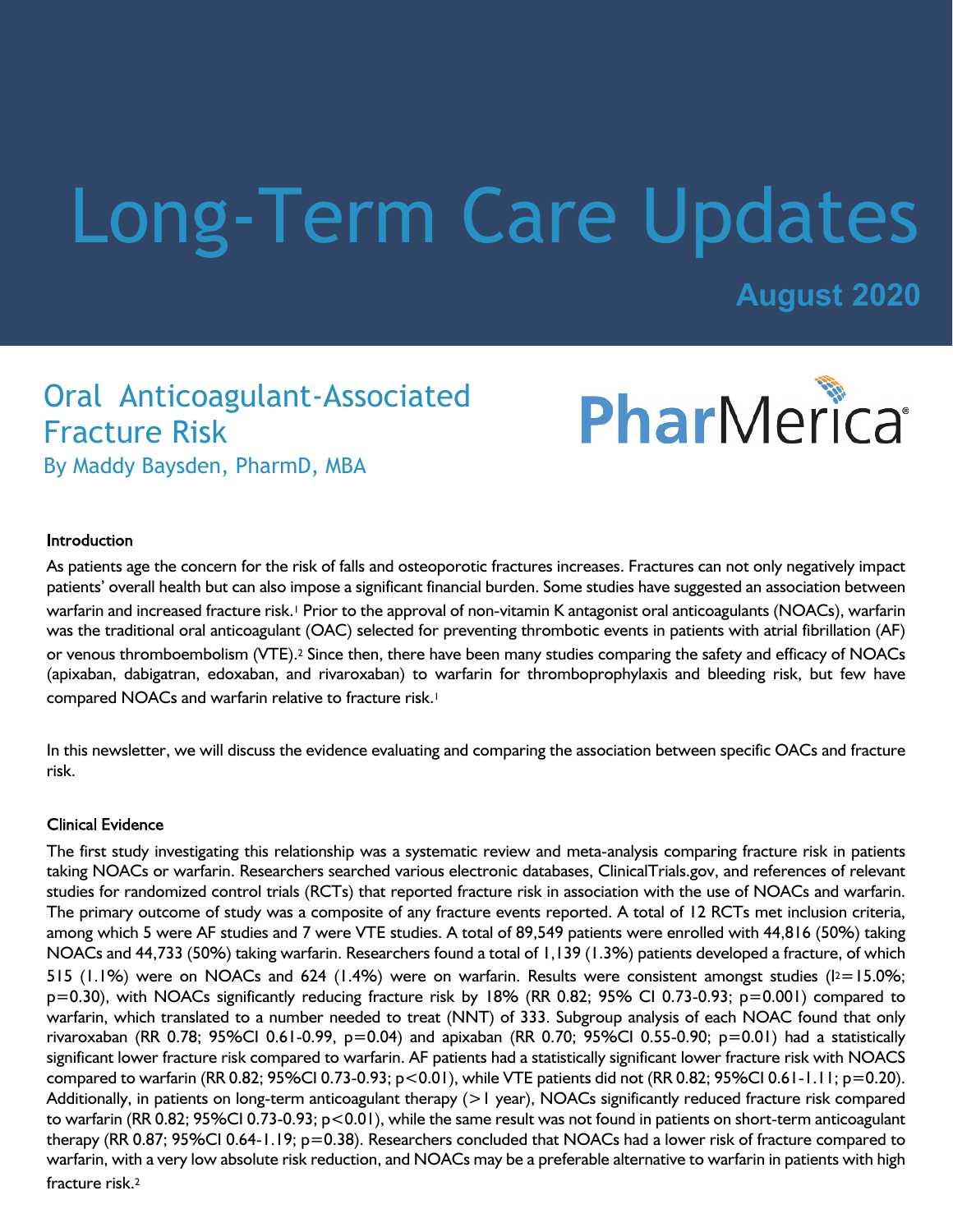More recently, one retrospective cohort study involving real-world evidence also examined the relationship between OACs and fracture risk. Researchers focused on nonvalvular AF patients alone, and the same NOACs were studied except for edoxaban which was not on the market during the study window. International Business Machines (IBM) Corporation's MarketScan Commercial Claims and Encounters and MarketScan Medicare Supplemental and Coordination of Benefits databases were searched from January 1, 2010 through September 30, 2015. Patients with <3 months of continuous enrollment before the first OAC prescription or any fracture in the 90-day run-in period were excluded. The primary study outcomes were incidence of hip fractures, fractures requiring hospitalization, and all clinical fractures (inpatient and outpatient claims). Patients were matched based on age, sex, CHA2DS2-VASc, and high-dimensional propensity scores in order to reduce confounding. A total of 167,275 patients were matched and analyzed, among which 84,650 were on NOACs and 82,625 were on warfarin. Researchers identified 817 hip fractures, 2,013 hospitalized fractures, and 7,294 clinical fractures during an average 16.9-month follow-up. NOACs as a group resulted in a statistically significant lower risk of fractures requiring hospitalization ( $p=0.007$ ) and all clinical fractures ( $p=0.009$ ). Subgroup analysis of each NOAC found that while dabigatran did not significantly lower any fracture risk outcomes, rivaroxaban resulted in a statistically significant lower risk of fractures requiring hospitalization ( $p=0.003$ ) and all clinical fractures ( $p<0.001$ ). Apixaban alone resulted in statistically significant lower fracture risk compared to warfarin for all three primary fracture outcomes.3 Adjusted hazard ratios and 95% CIs for the primary outcomes amongst the OACs are outlined below in Table 1.

| <b>Primary Outcomes</b> | <b>NOAC Users</b> | <b>Matched Warfarin</b> | HR (95% CI)         | p Value |
|-------------------------|-------------------|-------------------------|---------------------|---------|
|                         | (No. of Events)   | Users                   |                     |         |
|                         |                   | (No. of Events)         |                     |         |
| Any NOAC                |                   |                         |                     |         |
| Hip fractures           | 293               | 312                     | $0.91(0.78-1.07)$   | 0.27    |
| Inpatient fractures     | 697               | 791                     | $0.87(0.79-0.96)$   | 0.007   |
| All clinical fractures  | 2,685             | 2,829                   | 0.93 (0.88-0.98)    | 0.009   |
| Dabigatran              |                   |                         |                     |         |
| Hip fractures           | 182               | 186                     | $0.98(0.80-1.20)$   | 0.86    |
| Inpatient fractures     | 447               | 510                     | $0.88(0.78-1.00)$   | 0.06    |
| All clinical fractures  | 1,764             | 1,803                   | $0.96(0.90-1.03)$   | 0.23    |
| Rivaroxaban             |                   |                         |                     |         |
| Hip fractures           | 128               | 170                     | $0.89(0.71-1.12)$   | 0.33    |
| Inpatient fractures     | 307               | 445                     | $0.80(0.69 - 0.93)$ | 0.003   |
| All clinical fractures  | 1,124             | 1,493                   | $0.82(0.76 - 0.89)$ | < 0.001 |
| Apixaban                |                   |                         |                     |         |
| Hip fractures           | 41                | 70                      | $0.67(0.45-0.98)$   | 0.04    |
| Inpatient fractures     | 92                | 174                     | $0.60(0.47 - 0.78)$ | < 0.001 |
| All clinical fractures  | 396               | 521                     | $0.86(0.75-0.98)$   | 0.02    |

#### Table 1. Adiusted HRs for Incident Fracture<sup>3</sup>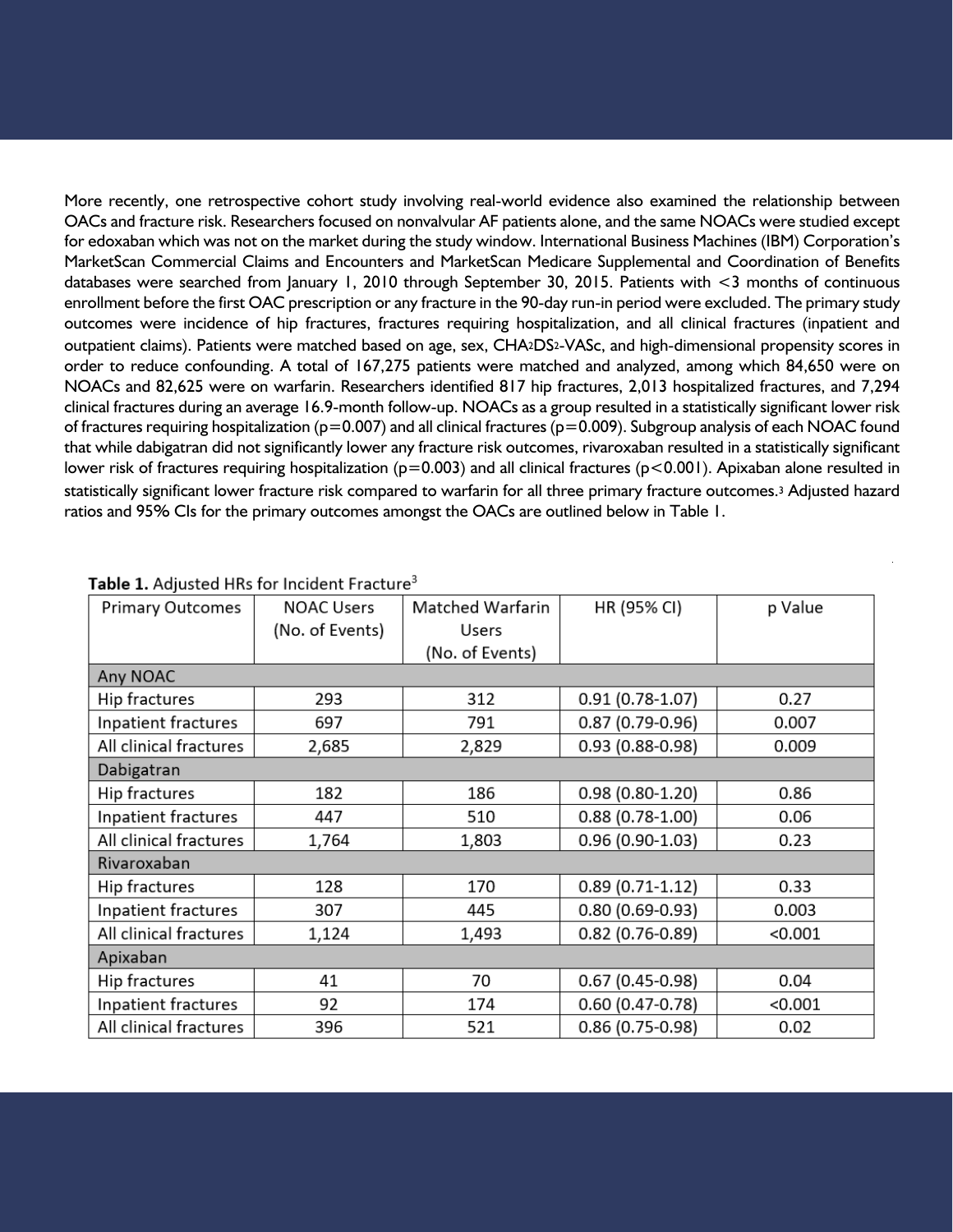Additionally, subgroup analysis of patients diagnosed with osteoporosis compared to those without osteoporosis showed that NOACs had a significantly reduced risk of hip fracture (HR 1.06; 95% CI 0.86-1.30; p=0.03 for interaction) compared to warfarin. Researchers concluded that NOACs, specifically apixaban, was associated with lower fracture risk compared to warfarin, which suggests caution may be necessary when prescribing warfarin to patients with AF and high fracture risk.<sup>3</sup>

Similar to the previous study, Taiwan's National Health Insurance Research Database was searched for real-world data. Adult patients (>20 years old) with newly diagnosed AF between 2012 and 2016 who were being continuously treated with NOACs or warfarin for >90 days were included in this retrospective cohort study. Patients taking a NOAC and warfarin for >90 days, taking more than one NOAC for >90 days, or who developed any new fracture before the first 90 days of anticoagulant therapy were excluded. The primary study outcome was the development of any new hip, vertebrae, humerus, forearm, or wrist fracture on or after the 91<sup>st</sup> day after starting OAC therapy. Patients were followed from that 91<sup>st</sup> day until December 31, 2017, they developed the primary outcome, or death. After propensity score matching, a total of 19,414 patients were included, with 9,707 patients in each NOAC and warfarin cohort. Researchers identified 737 patients taking NOACs and 1,009 patients taking warfarin who achieved the primary outcome. Compared to warfarin, NOACs were associated with a 16% lower fracture risk (HR 0.84; 95% CI 0.78-0.93; p<0.001). Subgroup analyses of each NOAC also showed that dabigatran (HR 0.88; 95% CI 0.78–0.99; p=0.027), rivaroxaban (HR 0.81; 95% CI 0.72–0.90; p< 0.001) , and apixaban (HR 0.67; 95% CI 0.52–0.87; p=0.003) significantly lowered fracture risk compared to warfarin. Researchers concluded that if OAC treatment is needed, NOACS would be preferred over warfarin to lower fracture risk.<sup>1</sup>

Lastly, real-world evidence from Hong Kong Hospital Authority's electronic health record database led to similar conclusions as the previous studies. Researchers searched between 2010 and 2017 for newly diagnosed AF patients who were prescribed warfarin or a NOAC. The primary study outcome was osteoporotic hip or vertebral fracture incident, which was compared using propensity score-weighted cumulative incidence differences. A total of 23,515 patients were included, of which 13,974 were on NOACs and 9,541 were on warfarin. Researchers identified 401 total fractures, which translated to a significantly lower fracture risk associated with each NOAC compared to warfarin after a 24-month follow up.<sup>4</sup> The results amongst OACs are outlined below in Table 2.

| NOACs vs. Warfarin | Cumulative Incident Difference (95% CI) |  |  |
|--------------------|-----------------------------------------|--|--|
| Apixaban           | -0.88% (-1.66% to -0.21%)               |  |  |
| Dabigatran         | -0.81% (-1.34% to -0.23%)               |  |  |
| Rivaroxaban        | $-1.13\%$ (-1.67% to $-0.53\%$ )        |  |  |

Table 2. Fracture Risk<sup>4</sup>

There were no statistically significant differences in fracture risk observed between each NOAC. Researchers concluded that NOACs might result in a reduced risk for osteoporotic fracture compared to warfarin, selection of a specific NOAC does not seem to impact fracture risk, and such results may better inform the risk-benefit assessment when selecting an anticoagulant.<sup>4</sup>

Although the first study was a systematic review and meta-analysis of RCTs, none of the studies included were specifically designed to assess the fracture risk of OACs. Therefore, the fact that the primary outcome of this meta-analysis (fracture incidence) was observational in nature, along with the observational design of the three cohort studies means none of them can prove increased fracture risk is a consequence of OAC therapy alone. The clinical evidence outlined can only help understand the incidence of fracture and suggest an association between OAC therapy and fracture risk in patients with AF